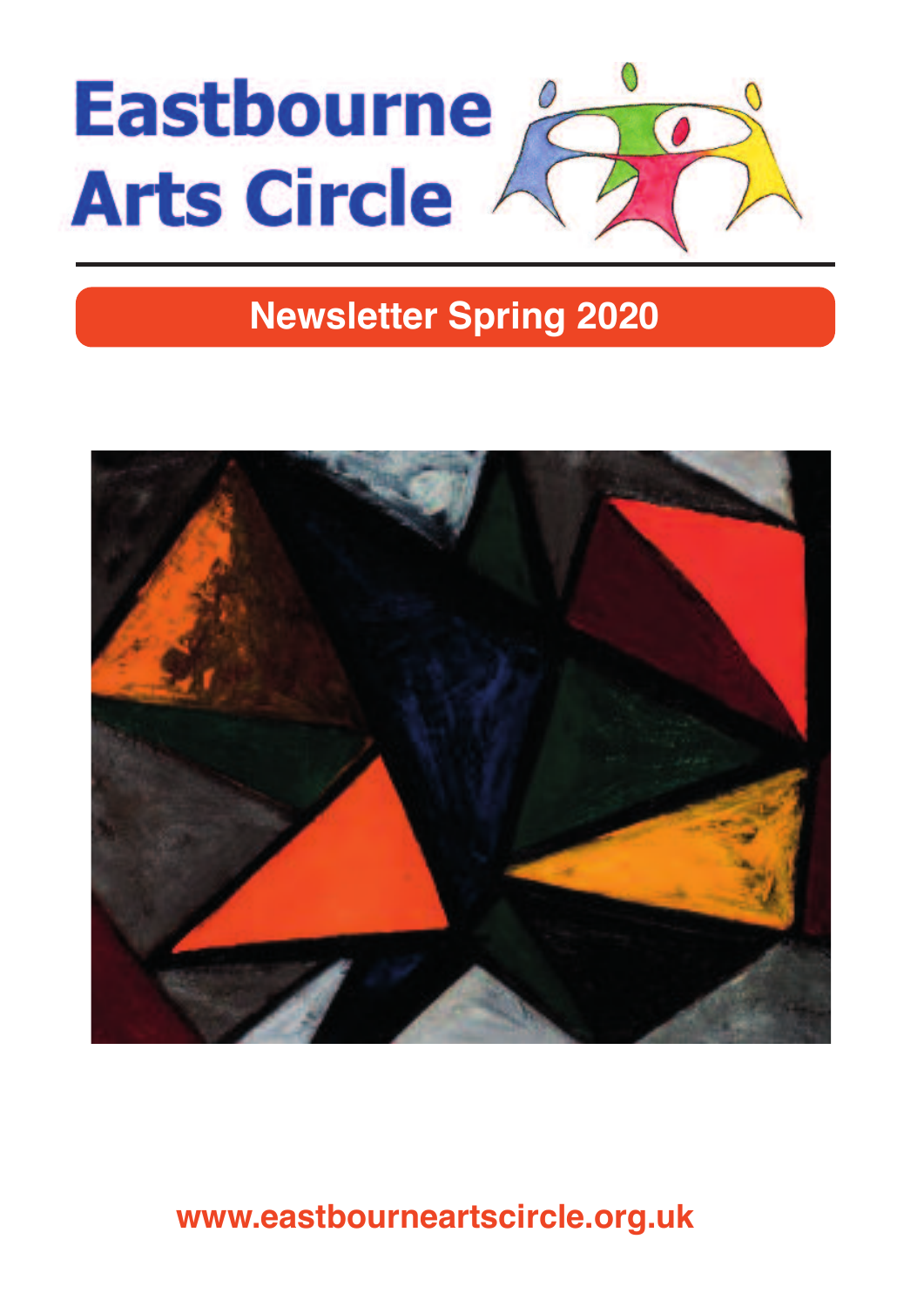### **EAC Committee - Latest News**



#### **eastbourne arts circle present cheque for £10,000 to the towner art Gallery**

From left Joe Hill (Director of Towner), Dr Helen Rufus-Ward (EAC Chair), Derek Irving (EAC Secretary), Helena Birch (EAC committee member) and Sir Philip Anson (EAC Treasurer).

#### **ticKet booKiNG For eVeNtS iN tHe toWNer art GallerY**

Members: £10 non-members: £12 unless otherwise indicated. Tickets are available by post from Sir Philip Anson, 34 Martello Road, Eastbourne, BN22 7SS. Please send **one** payment to cover all your purchases payable to "Eastbourne Arts Circle" please include an SAE, or email address for confirmation. A postal Ticket booking form is available on our web site. Tickets also available from the Tourist Information Centre in Cornfield Road. Tickets at the reduced rate for members are ONLY available in advance from Sir Philip, or at the door, and are NOT available from the Council's Tourist Information Centre. **www.eastbourneartscircle.org.uk**

#### **eaStbourNe artS circle registered charity No <sup>306339</sup>**

**Patron** The Duke of Devonshire KCVO, CBE, DL **President** The Mayor of Eastbourne **chairman** Dr Helen Rufus-Ward **Vice Chairman** Flizabeth Muir-Lewis **Honorary treasurer** Sir Philip Anson

**Honorary Secretary** Derek Irving **Membership officer** Sir Philip Anson **Publicity** Helena Birch and Derek Irving **Editor** Claire Patterson-Snell **committee Member** Yvonne Burrell

**Cover Picture:** William Gear, Composition Blue Centre, 1949, oil on canvas, Towner Art Gallery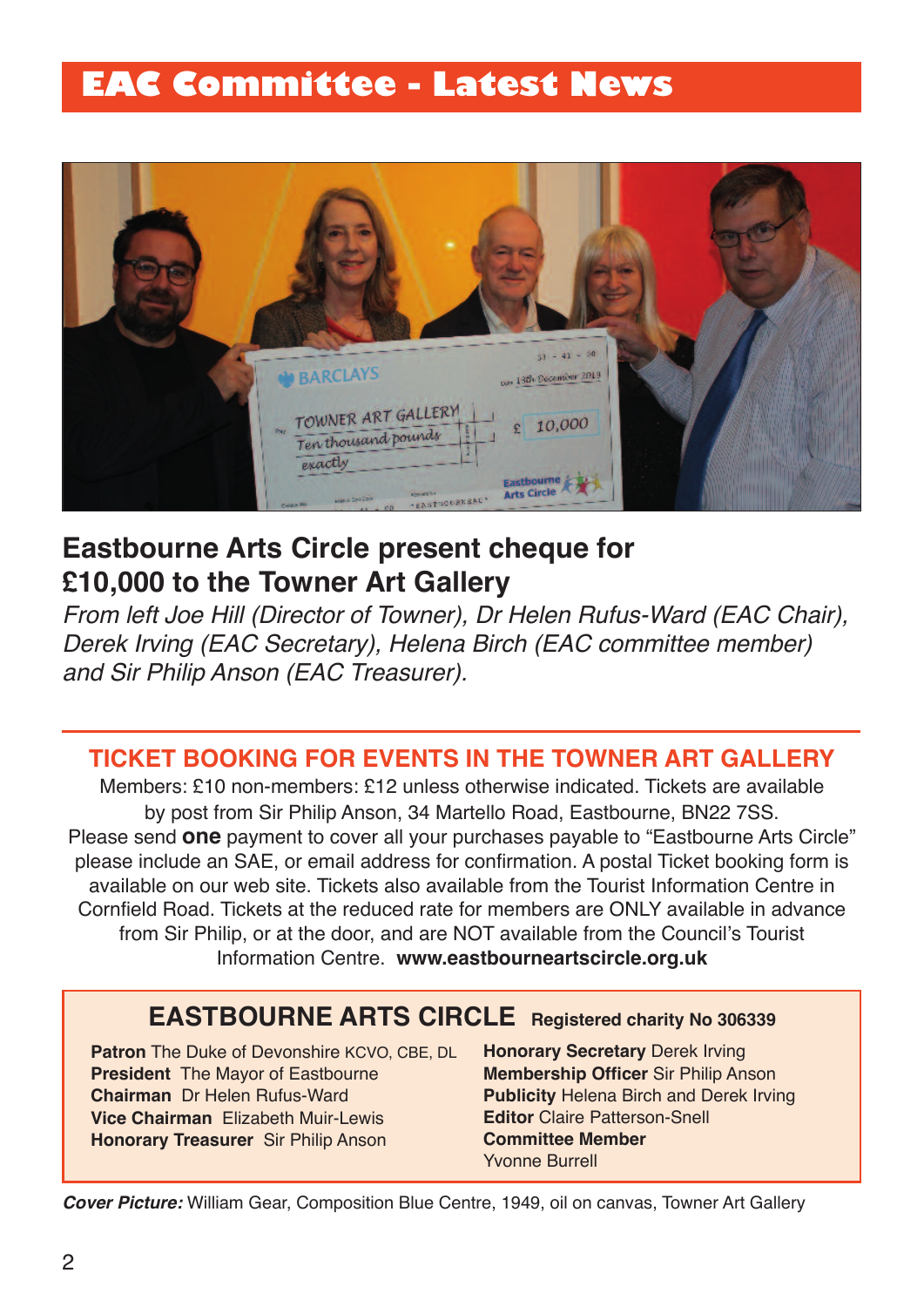### **Chairman's Letter**

Dear Members

February was a very sad month for the Eastbourne Arts Circle with the passing of two of our valued members. Jess Baker a lovely lady who has supported our charity for many years and who I often bumped into through our shared interest in pilates. We must also remember the inspirational Peter Pyemont, the retired headmaster of St Bedes' Prep School. I hope you will join me in sending heart-felt condolences to their friends and families. They will not be forgotten!



I would like to extend my thanks to our committee member Roger Burrell who has stepped down due to ill health. He will, however, continue supporting our events when he is able. We were cheered to see him at our Art Habit lecture on 21st February.

**Just a reminder that we are holding our aGM on 17th april** and, as I said in my last chairman's letter, we do hope that we have a good turn out this year. It is a boring but necessary evil! Look forward to seeing a good turnout of members in the Auditorium at 1pm on the 17th.

Once again thank you for continuing to support us.

#### **Helen**

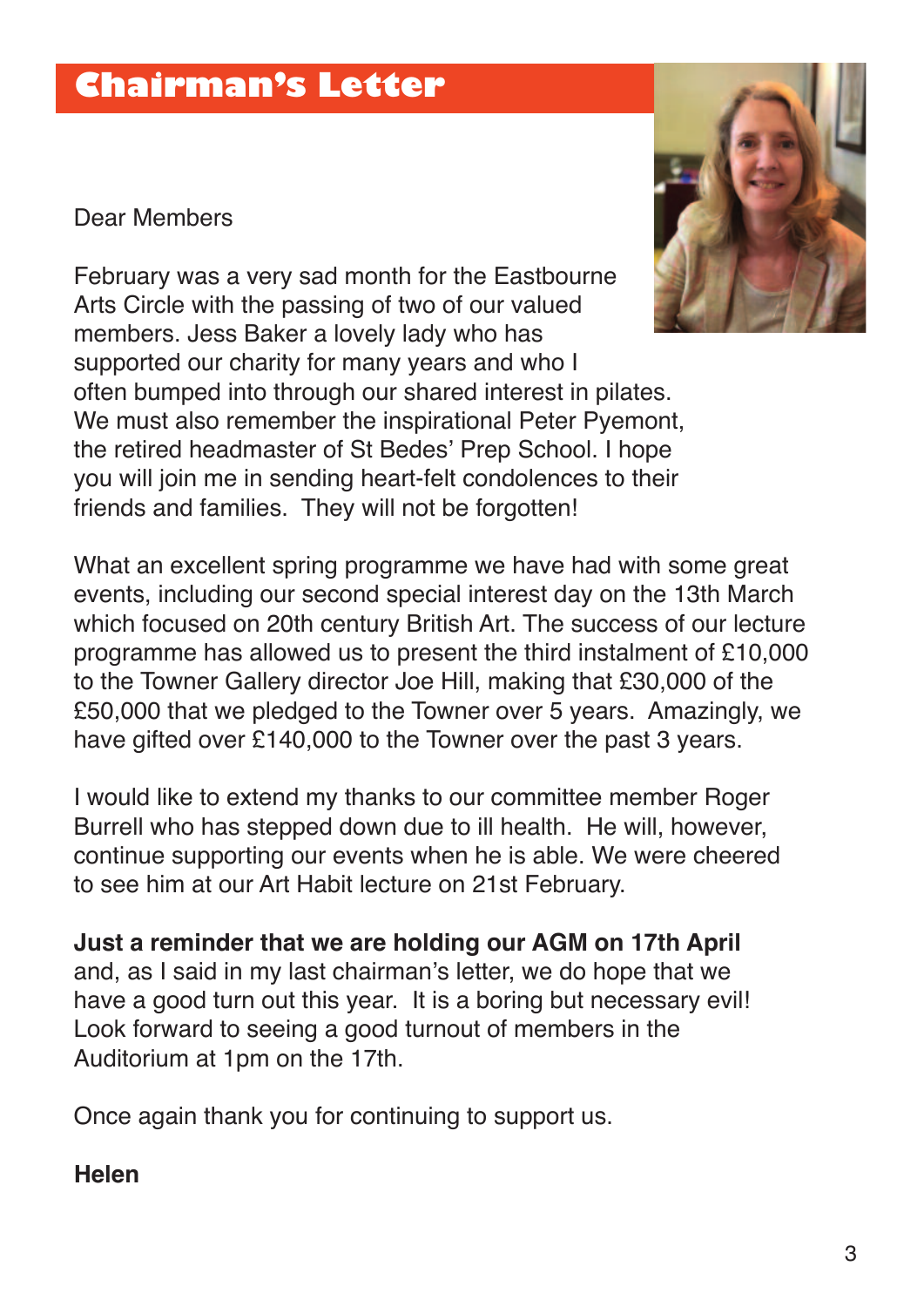#### **Friday Art Lectures All talks 2.30-3.30pm**

## To the Manor Born: Unpacking the Towner Art Collection Helena Birch and Dr Helen Rufus-Ward Friday 15 May 2.30pm Towner, College Road, **Fasthourne**

For nearly a century the Towner Art Gallery has enriched the lives of Eastbourne residents and visitors to the town, turning from a small provincial art gallery into a gallery that champions contemporary art in the 21st century. This lecture will begin with the gallery's inception in the 1920s (thanks to the generosity of Alderman John Chisholm Towner) before exploring the development of the Towner Collection. The main focus of the lecture will be some of Towner's key art works (some very familiar, others not so) that express the evolution of the gallery's acquisition policy that has allowed the collection to grow into the respected gallery it is today. Along the way, the audience will encounter all manner of delights – tranquil landscapes, mysterious and shadowy interiors, controversial abstracts and iconic Eastbourne imagery.

**Helena birch** is an ex Head of Art and is now a practising artist and a tour guide at Tate Modern under the heading of 'Making Sense of Modern Art!' Dr Helen Rufus-Ward is a published art historian, university lecturer and an accredited speaker for the Arts Society.



Giovanni Battista Lombardi (1823-1880), The Veiled Lady, 1869 Marble, Towner Art Gallery

A reminder of the art riches on our doorstep.



Harold Mockford, When the Lights Come on, 1989. oil on canvas, 95 x 122cm, Towner Art Gallery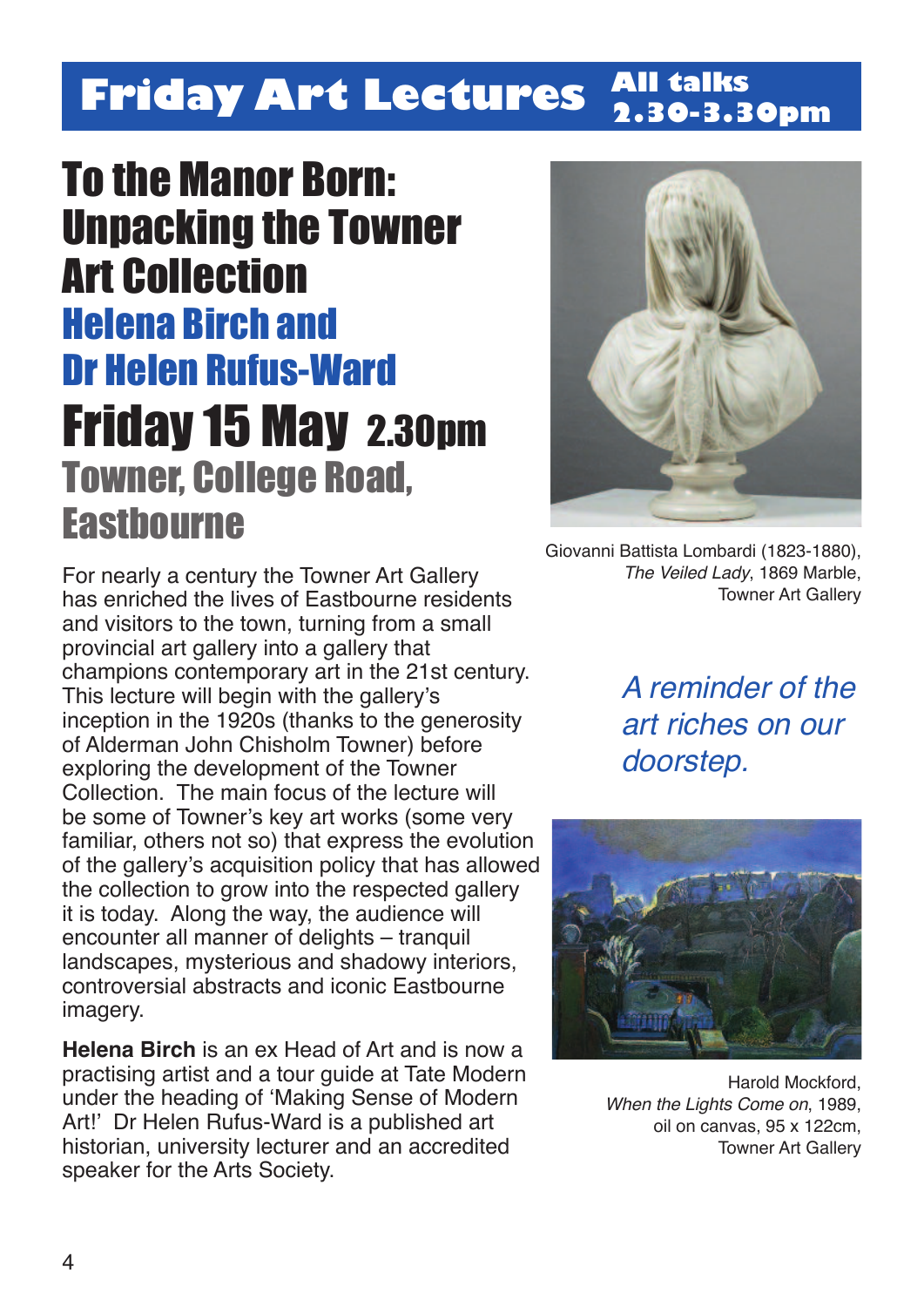### **Art Lectures at Towner**

# **The History of Fans** and their Language with Janie Ramsay Friday 12 June 2.30pm Towner, College Road, **Fasthourne**



This illustrated talk traces the history of the fan, with emphasis on the beautiful Georgian and Victorian fans of the 18th and 19th centuries. This was truly the age of the fan when they were the height of fashion throughout Europe from royalty to parlour maids.

We look at the different materials from which they were made, how they were used and the pitfalls awaiting the unwary user.

And what about the Language of Fans. Did it exist and if so, how did it work? Can YOU 'have a conversation?' Here's your chance to have a go!

**Janie Ramsay** started her antique business in Tunbridge Wells in 1975 specialising in pre 1870 furniture, Tunbridge ware, silver, jewellery, 18th century glass, collectibles and fans. Janie could have over 100 fans in her shop at any one time! In 1998 Janie joined Sotheby's in Bond Street and became a Director in 1998 before retiring in 2008 when she continued working as a consultant until 2014.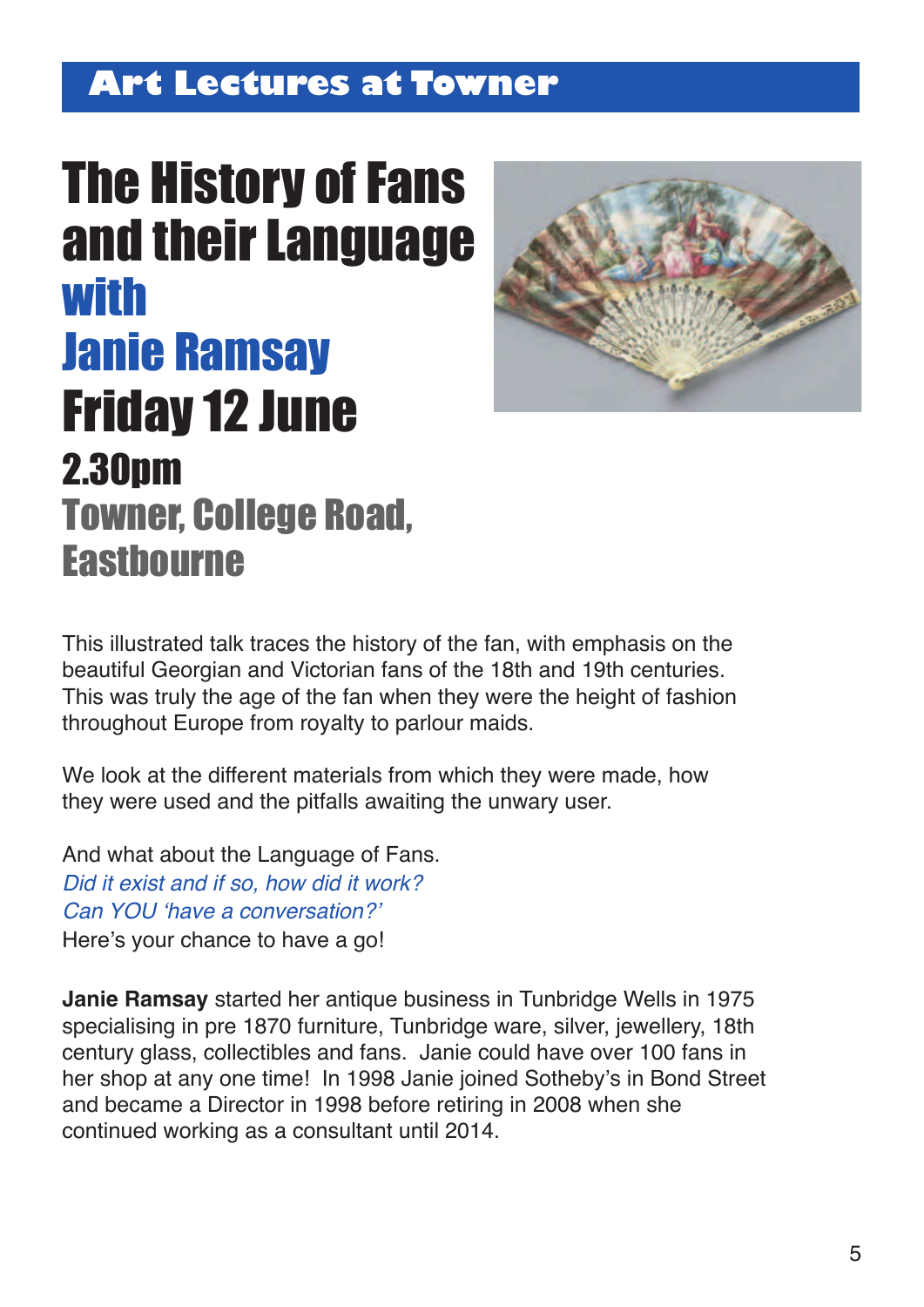### **Art Lectures at Towner**



Detail of the 19th Dynasty wall paintings in the Tomb of Nefertari, Valley of the Kings, Luxor, Egypt

## Preserving Wall Paintings: From English Churches to Egyptian Tombs with Stephen Rickerby **Friday 17 July** 2.30pm Towner, College Road, Eastbourne

From our earliest cultures to the present day, we have decorated the places that we inhabit, in both life and death, with wall paintings. Decorated surfaces are found in all parts of the world, from mountain-top monasteries to remote desert caves. They have been used by rulers to immortalise their authority, by the wealthy to display their opulence, and by the less wealthy to demonstrate social aspiration. Pagan cults and religions have developed imagery for decorating the walls of tombs, churches and temples. The human desire to decorate houses with painting has left glimpses of how people like us lived thousands of years ago.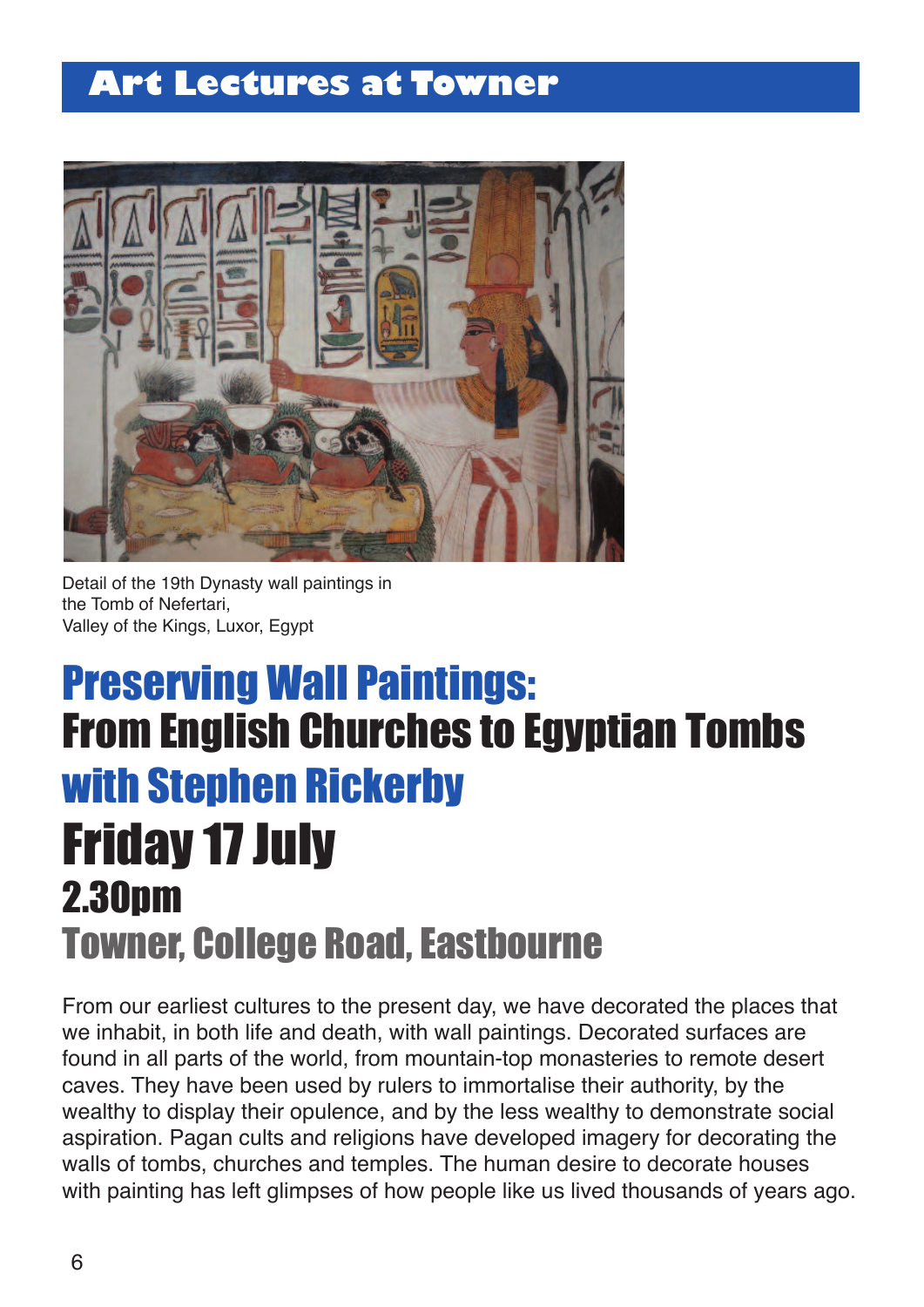Stephen Rickerby is a conservator who has worked on wall paintings around the world. In this illustrated presentation, he will talk about the challenges of preserving paintings in locations as diverse as English churches, Buddhist caves in China, rock-cut churches in Ethiopia, and Egyptian tombs.

**Stephen Rickerby** received his MA in art history from Aberdeen University before undertaking the Courtauld Institute of Art/Getty Conservation Institute Postgraduate Diploma in the Conservation of Wall Painting (1985-88). He has since worked extensively on wall painting projects in the UK and internationally. He now co runs his own London-based wall conservation practice called Rickerby & Shekede.



Detail of a 17th century Buddhist wall painting in Bhutan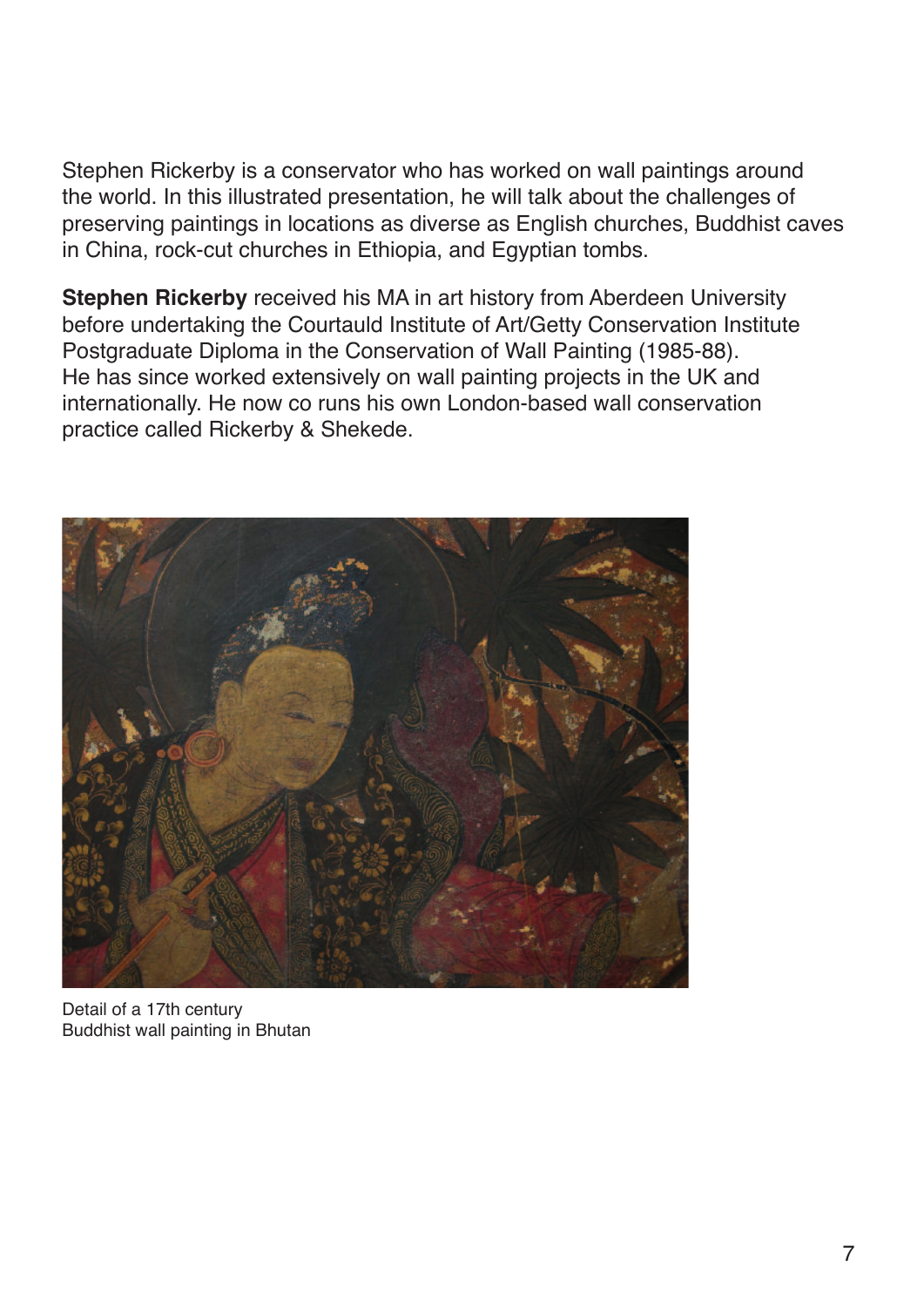## **the art Habit:**

An illustrated journey of discovery into human creativity and perception, with Neil and Elspeth Morrison Friday 21 February 2020.

Looking and the how and why of art', was the sub-title Neil Morrison used to describe his approach and personal experiences of a lifetime's dedication to both painting and music. Accompanied by Elspeth, the pair described their journey through the creative processes of painting, instrument making, musical composition and performance. Having taught at the Glasgow School of Art for 35 years, Neil declared that there is no art, only artists! He maintained that art came from our relation to the natural world where simplification, ordering and repetition were key. For art to work, it had to be, on the one hand, predictive, soothing and boring, but on the other, random, stimulating and exciting. Methods of composition were illustrated that followed these criteria, and Neil's works were used throughout to illustrate the concepts. With a recording of Elspeth providing vocal accompaniment, the pair performed a range of Classical, Baroque and Rococo renditions on the lute that illustrated similar concepts in music.



Neil Morrison, The Elements: Wind, Fire, Wood and Water, 2019, 61 x 90.8cm, oil paint and ochres on boards with carved plaster.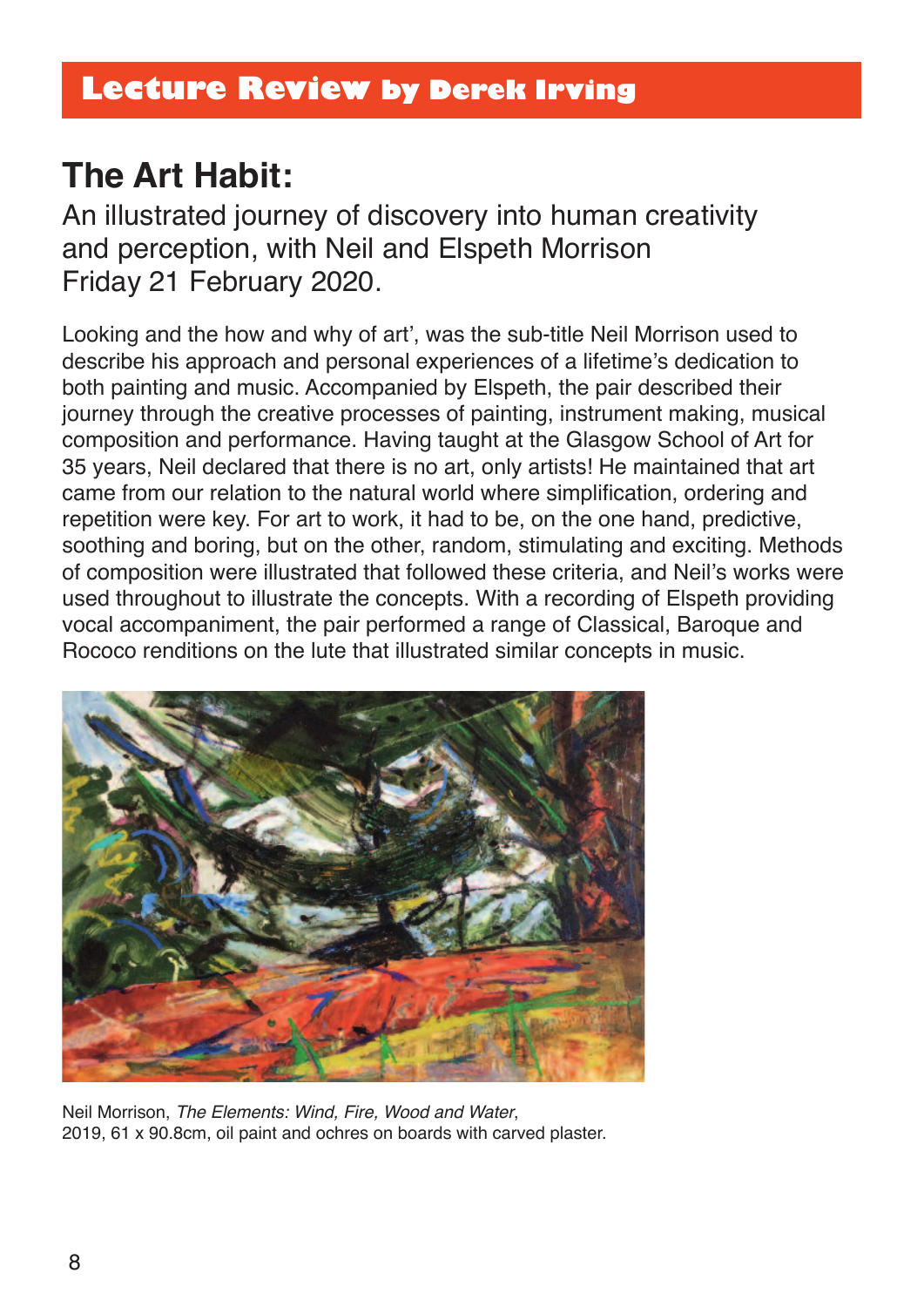# SUSSEX SONG MAKERS

Music Director Elizabeth Muir-Lewis

This superb vocal group has acquired a music lovers following since they were formed. They have appeared with the London Choral Festival for three years. The Bexhill Festival of Music for two years. They have performed at Berwick Church, St Mary's Church in Willingdon, St Mary's Church, Old Town and the Towner Art Gallery. Led by Elizabeth Muir-Lewis the twelve female singers entertain with ensembles, solos, duets and trios from early music to the present day.

Come and support us to enjoy lovely and entertaining music.

Also available for private functions.

### **Programme of Events for 2020**

St Michael & All Angels. Brighton **Sunday 10th May at 6.30pm** Tickets bookable via the Brighton Fringe Festival brochure.

St Mary's Church. Willingdon **Saturday 20th June at 7.30pm** Tickets via the Church or on the door.

St Nicholas Church, Brighton **Wednesday 18th November 12.30-1.15pm** Tickets via the Church or on the door.

St Nicolas Church, Pevensey **Sunday 6th December at 3pm** Tickets via the Church or on the door.

For further details contact Elizabeth: 01323 507337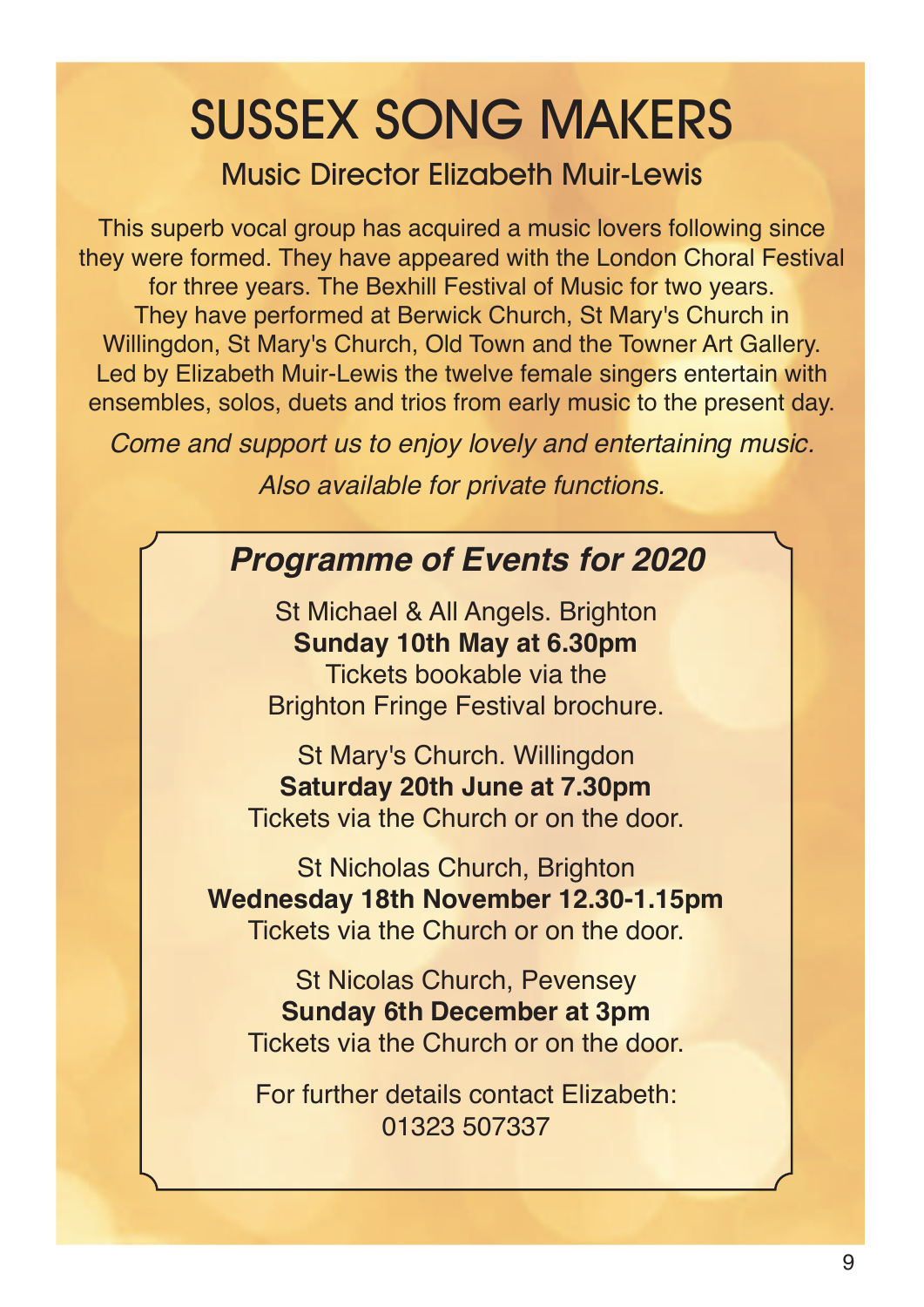

## SUSSEX ODEDA AND BALLET SOCIETY

Registered Charity No. 271113

Members share an interest in opera and ballet by meeting for lunchtime talks, master classes and recitals in Eastbourne, the maiority being lunchtime talks which are held on Sundays at the Hydro Hotel. There is also the option of attending the talk only. Master classes for both ballet and opera, which are arranged by SOBS, are held at the Birley Centre, including some recitals, as well as dance workshops at the University of Brighton. Visits to Glyndebourne on Tour performances are also arranged for members and guests as well as visits to the Royal Ballet School in Covent Garden. Bursaries are also given to promising ballet students.

Talks have included: Keith Warner, Dr Jane Glover, Dame Felicity Lott, David Cullen, Paul Wynne Griffiths, Robin Gregory, Lynn Wallis, Wayne Sleep, Philip Gammon, Julie Kavanagh, Ross McGibbon, and Mary Goodhew.

Membership is £12 for a single member and £20 for double membership.

If you would like to join the Society, please contact Eileen Murphy, Hon Treasurer, Flat 4, Carlisle Grange, 22a Grange Road, Eastbourne BN21 4HF (01323 749339) or visit the website www.sussexoperaandballetsociety.org.uk

#### Forthcoming events:

Saturday 25th April, visit to the Royal Ballet School Covent Garden. Friday 29th May, film of the Royal Ballet in Romeo and Juliet at the Towner Art Gallery Cinema. Sunday 4 October. Dr Harry Brunies. Chairman of English National Opera at the Hydro Hotel. Saturday 31 October, a talk on Italian Opera at All Saints Centre. November, a backstage tour of Glyndebourne. January 31st 2021, David Pickard, Director of Proms at the Hydro Hotel.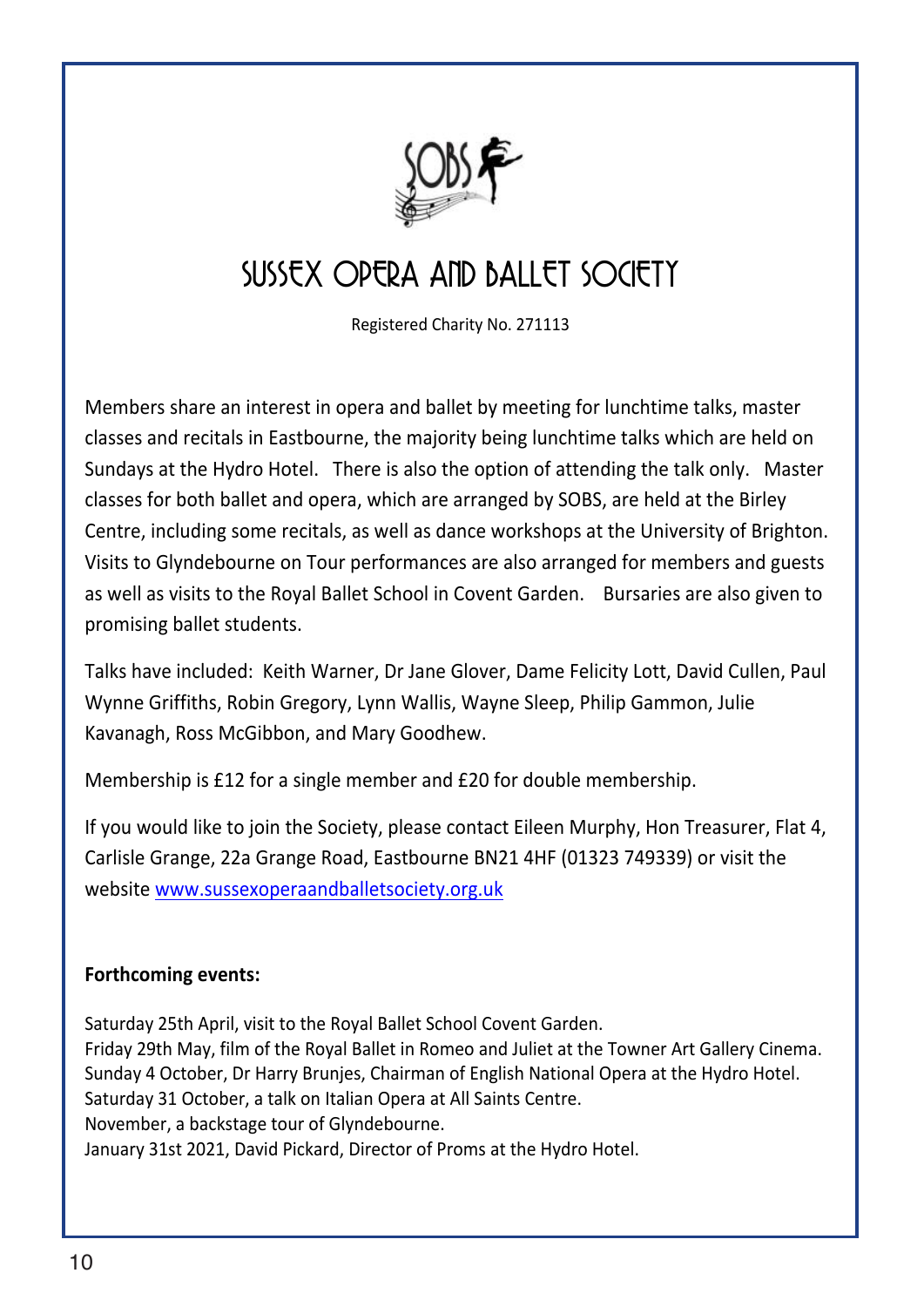

Family Owned Since 1912







The Hotel occupies a premier position on Eastbourne's uncommercialised seafront overlooking the Western Lawns and Wish Tower and is located near to Eastbourne's theatres and the Towner Gallery. The town centre is only a  $10 - 15$  minute walk.

The Lansdowne Hotel has been awarded three stars by the AA for many years and maintains a high standard of comfort together with personal service to its guests.

Lansdowne Hotel is a member of the Best Western Hotels consortium. This is a group of privately owned Hotels, providing a countrywide network of over 280 carefully selected establishments. Each Hotel retains its complete independence but works in close cooperation with other members.

There are 102 individually furnished en-suite bedrooms with man y overlooking the sea.

The Hotel has many years' experience of arranging Weddings, Conferences, Meetings, Special Occasion Events and Afternoon Teas.









**01323 725 174**  reception@lansdowne-hotel.co.uk events@lansdowne-hotel.co.uk www.bw-lansdownehotel.co.uk King Edward's Parade. Eastbourne. East Sussex. BN21 4EE